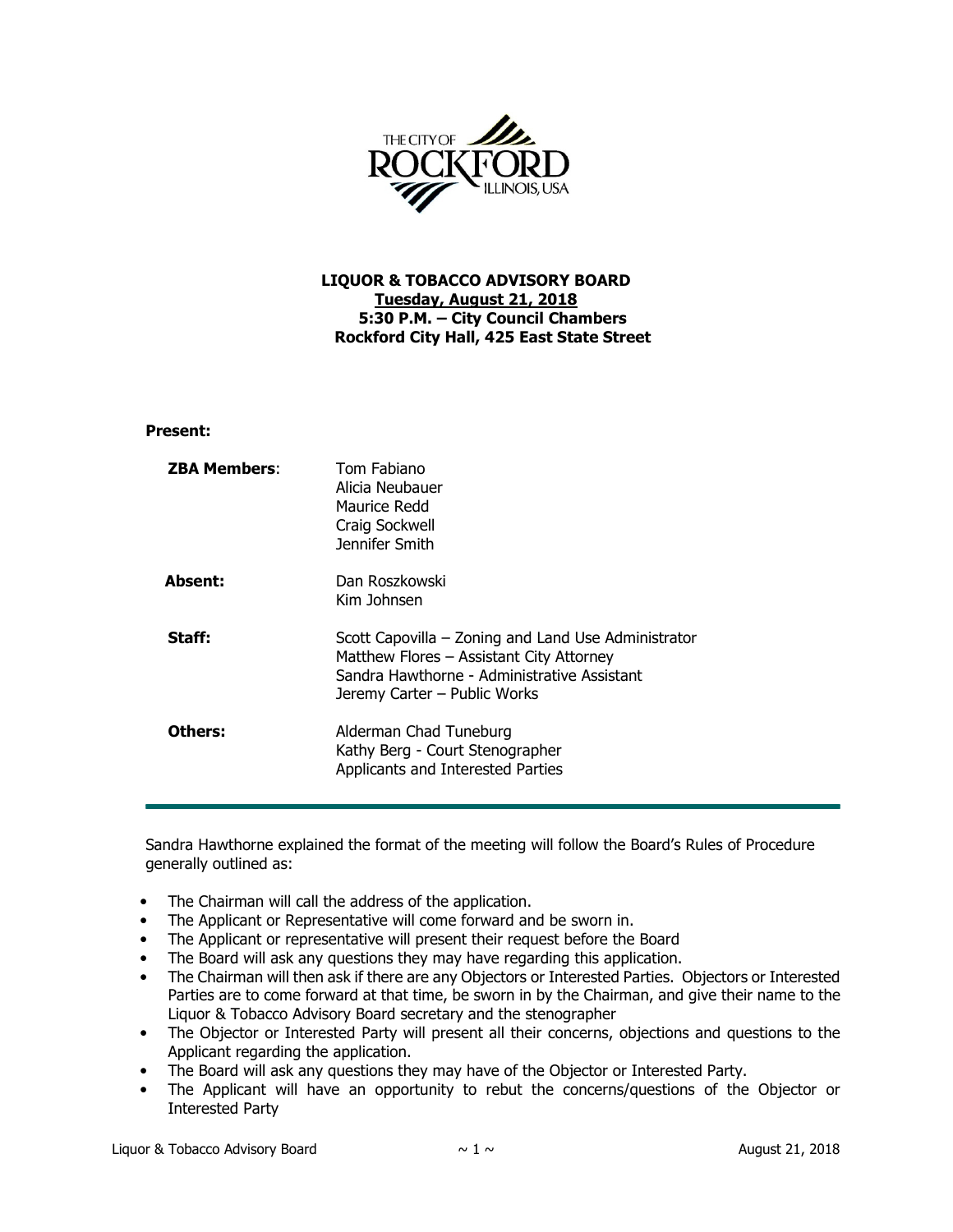- No further discussion from the Objector or Interested Party will occur after the rebuttal of the Applicant.
- The Board will then discuss the application and a vote will be taken.

It was further explained to the public in attendance, applicants, objectors and interested parties that this meeting is not a final vote on any item. The date of the Codes & Regulations meeting was given as Monday, August 27, 2018, at 5:30 PM in City Council Chambers in this building as the second vote on these items. The public in attendance, applicants, objectors and interested parties were instructed that they could contact the Zoning Office for any further information and the phone number was listed on the top of the agenda, which was made available to all those in attendance. This information was also presented in written form attached to the agendas and included with letters to Adjacent Property owners.

The meeting was called to order at 6:55 PM A MOTION was made by Craig Sockwell to APPROVE the minutes from the July 2018 meeting as written. The Motion was **SECONDED** by Maurice Redd and **CARRIED** by a vote of 5-0 with Dan Roszkowski and Kim Johnsen absent.

| <b>1422 North Main Street</b>                                             |
|---------------------------------------------------------------------------|
| Rachael Shuff / MMLN Eats & Drinks Inc. dba Bedda's Bites & B.A.R. (Bar   |
| Alla Rotando)                                                             |
| Sale of liquor by the drink in conjunction with a restaurant,             |
| bar/tavern, gaming facility, roof deck and outdoor seating area in a C-2, |
| Limited Commercial Zoning District                                        |
| <b>Laid Over from June and July Meeting</b>                               |
|                                                                           |

Prior to the meeting, the Applicant requested an additional Lay Over. City Attorney Matthew Flores explained that the Applicant had been in touch with the Legal Department to discuss additional information and that Legal staff suggested the Applicant request a Lay Over to the September meeting.

A MOTION was made by Jennifer Smith to LAY OVER the sale of liquor by the drink in conjunction with a restaurant, bar/tavern, gaming facility, roof deck and outdoor seating area in the name of Rachael Shuff / MMLN Eats & Drinks Inc. dba Bedda's Bites & B.A.R. (Bar Alla Rotando) in a C-2, Limited Commercial Zoning District at 1422 North Main Street. The Motion was SECONDED by Craig Sockwell and CARRIED by a vote of 5-0.

| 018-LTAB-030 | <b>6690 East State Street</b>                                        |
|--------------|----------------------------------------------------------------------|
| Applicant    | Ryan Esko / Barbeque Integrated, Inc. d/b/a Smokey Bones Bar & Grill |
| Ward 01      | sale of liquor by the drink in conjunction with a restaurant and     |
|              | outdoor seating area in a C-2, Limited Commercial Zoning District    |

The subject property is located on the northwest corner of the intersection of Mill Road and East State Street, and is the former Lone Star Restaurant, now demolished. Troy Raison Director of Operation, was present and reviewed the request for sale of liquor by the drink. He stated they have 65 locations in the United States and this will be the 3rd location in Illinois. They anticipate a staff of 40-50 people, all BASSETT trained. Their opening goal is November 2018. Mr. Raison stated the Applicants are agreeable to all (8) of Staff's conditions.

Staff Recommendation is for Approval with (8) conditions. No Objectors or Interested Parties were present.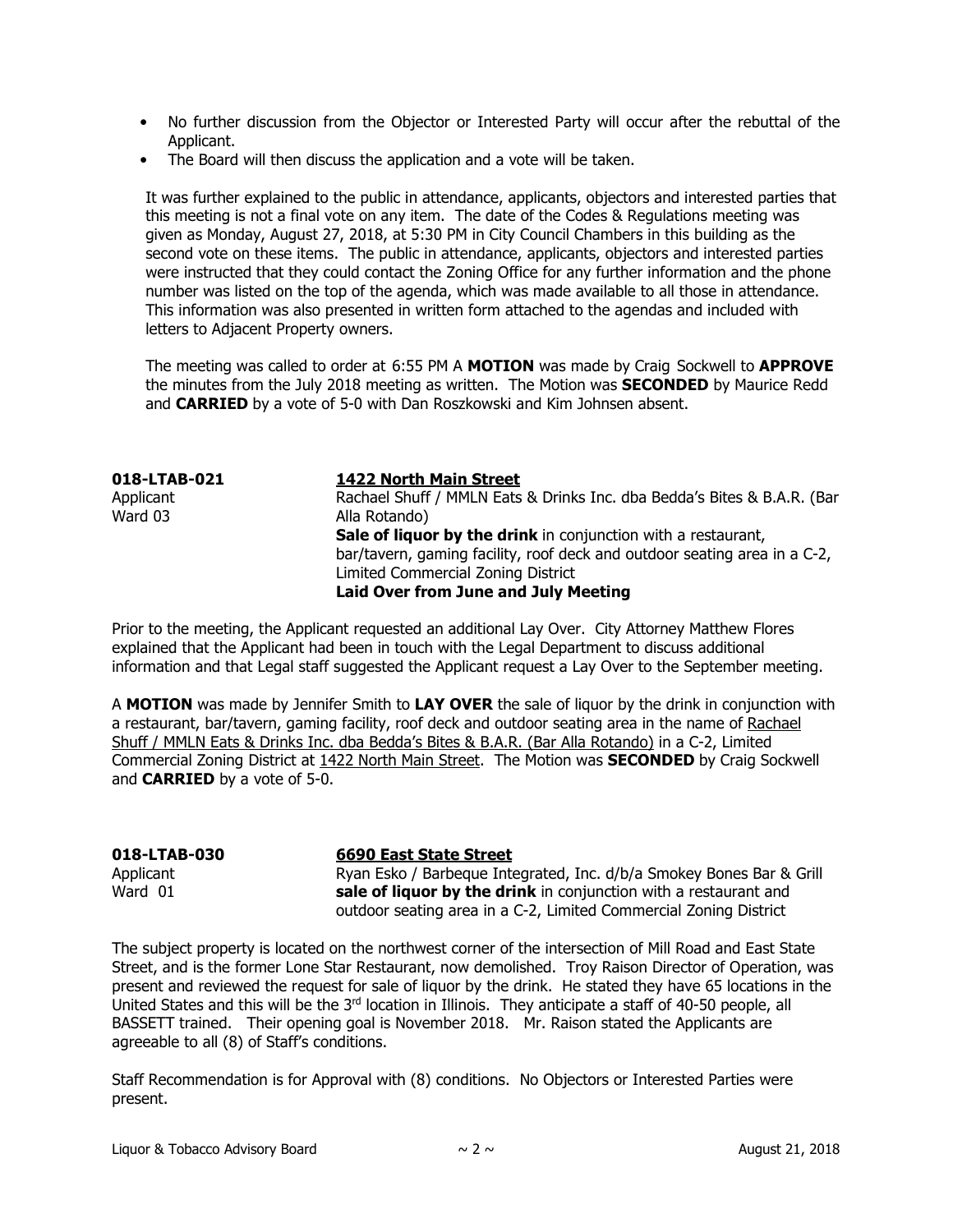A MOTION was made by Craig Sockwell to APPROVE the sale of liguor by the drink in conjunction with a restaurant and outdoor seating area in the name of Ryan Esko / Barbeque Integrated, Inc. / d/b/a Smokey Bones Bar & Grill in a C-2, Limited Commercial Zoning District at 6690 East State Street. The Motion was SECONDED by Jennifer Smith and CARRIED by a vote of 5-0.

Approval is subject to the following conditions:

- 1. Meeting all applicable building, fire and liquor codes.
- 2. The hours of operation are limited to 11:00 a.m. to 2:00 a.m., Monday through Sunday.
- 3. The sale of liquor by the drink is in conjunction with a restaurant.
- 4. The use shall not have a cover charge.
- 5. The use shall not have a dance floor.
- 6. The use shall not operate as a nightclub.
- 7. Any pending general ordinance case(s) must be resolved prior to issuance of the license.
- 8. All outstanding general ordinances fines must be paid prior to issuance of the license.

| 018-LTAB-031 | 219, 221 East State Street                                                               |
|--------------|------------------------------------------------------------------------------------------|
| Applicant    | Rossana Martinovich / Lima Mar, Inc. d/b/a LimaMar                                       |
| Ward 03      | Sale of liquor by the drink in conjunction with a restaurant and<br>outdoor seating area |
|              | <b>Sale of packaged liquor</b> in conjunction with a restaurant in a C-4,                |
|              | Urban Mixed Use Zoning District                                                          |

The subject property is located on the south side of East State Street, and Madison Street intersection. Ross Terry, Manager; Rossana Martinovich co-owner and Applicant; and Attorney Trent Ferguson were present. Mr. Terry reviewed the request for the sale of liquor by the drink and packaged liquor. Ms. Martinovich stated she is from Peru where her family has restaurants, and she would like to bring her native style of food to Rockford. Peruvian food is a combination of Spanish, Japanese and Chinese cuisine. Mr. Terry stated they anticipate sales percentage to be 40% alcohol and 60% food. They will specialize in South American and Peruvian wines, as well as Peruvian Brandy made from grape liquor. Outdoor seating is included in the sale of liquor by the drink. Mr. Terry stated they have read and agreed to all (12) of Staff's conditions. Packaged liquor will be exclusive to their own products. Their plans are to open at the end of November or December of this year. Mr. Terry verified that they are not considering gaming – He stated the space is better served as table service.

Staff Recommendation is for Approval of both items with (12) conditions. No Objectors or Interested parties were present.

A MOTION was made by Craig Sockwell to APPROVE the sale of liguor by the drink in conjunction with a restaurant and outdoor seating area and to **APPROVE** the sale of packaged liquor in conjunction with a restaurant in the name of Rossana Martinovich / Lima Mar, Inc. dba LimaMar in a C-4, Urban Mixed Use Zoning District at 219, 221 East State Street. The Motion was SECONDED by Maurice Redd and CARRIED by a vote of 5-0.

Approval is subject to the following conditions:

- 1. Must meet all applicable building codes.
- 2. Compliance with all City of Rockford Liquor Codes.
- 3. The sale of liquor by the drink shall be limited to the interior floor plan Exhibit E approved by Staff.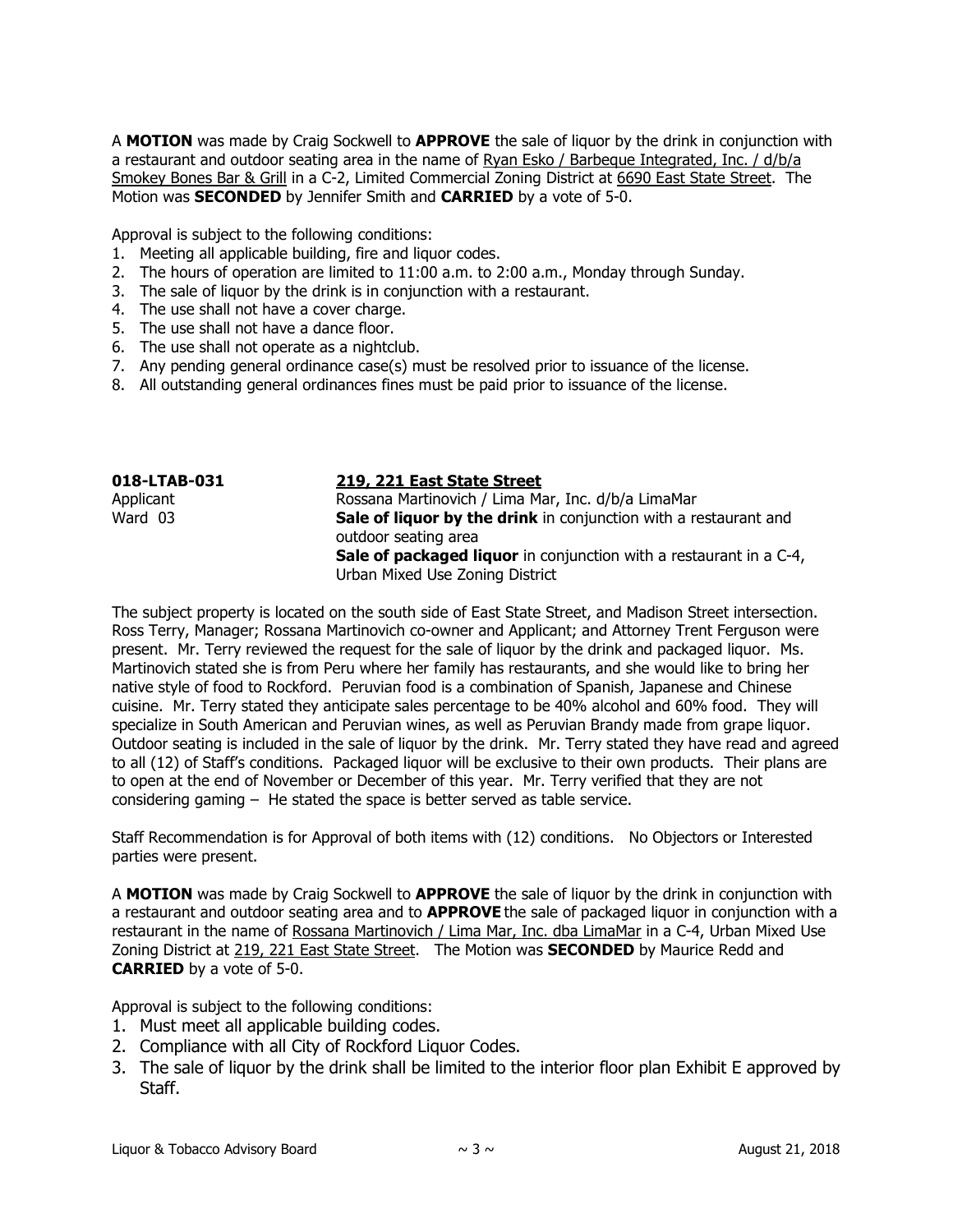- 4. The sale of packaged liquor shall be limited to Peruvian liquors, wine or beer that are exclusive to LimaMar.
- 5. The hours of operation will be Monday closed, Tuesday-Wednesday 11:00 a.m. to 10:00 p.m., Thursday-Friday 11:00 a.m. to 12:30 a.m., Saturday 12:00 p.m. to 12:30, Sunday 12:00 p.m. to 5:00 p.m.
- 6. Window display signage is limited to 20% of window area.
- 7. That the windows shall not be covered with bars or other devices that block the windows.
- 8. The restaurant shall not have a cover charge, dance floor, DJs, or live entertainment.
- 9. The restaurant shall not operate as a nightclub.
- 10. Any pending general ordinance case(s) must be resolved prior to issuance of the license.
- 11. All outstanding general ordinance fines must be paid prior to issuance of the license.
- 12. All conditions must be met prior to establishment of use.

| 018-LTAB-032 | 511, 513 East State Street                                                                            |
|--------------|-------------------------------------------------------------------------------------------------------|
| Applicant    | Terence Tagimacruz / Jammers Pub, Inc. d/b/a The Office                                               |
| Ward 03      | <b>Sale of liquor by the drink</b> in conjunction with a tavern/nightclub and<br>outdoor seating area |
|              | Sale of packaged liquor in conjunction with a tavern/nightclub in a                                   |
|              | C-4, Urban Mixed Use Zoning District                                                                  |

The subject property is located on the south side of East State Street, 170 feet west of 3<sup>rd</sup> Street and is currently a night club and tavern known as "The Office". Attorney Bob Calgaro, representing the Applicant, and Terence Tagimacruz, Applicant, were present. This request previously came through the Board under a different applicant and was approved by City Council, but Attorney Calgaro stated the previous Applicant's deal fell through. The buyer could not meet the financial obligation at the time of closing. Conditions of Approval are the same as the previous application two months ago. All conditions are acceptable to all four buyers. Legal had no questions of the Applicant.

Staff Recommendation is for Approval with (10) conditions. No Objectors or Interested Parties were present.

Mr. Capovilla explained this same license has been in existence since the beginning of the business decades ago and this application is just a transfer of ownership.

A **MOTION** was made by Jennifer Smith to **APPROVE** the sale of liquor by the drink in conjunction with a tavern/nightclub and outdoor seating area and to **APPROVE** the sale of packaged liguor in conjunction with a tavern/nightclub in the name of Terence Tagimacruz / Jammers Pub, Inc. dba The Office in a C-4, Urban Mixed Use Zoning District at 511, 513 East State Street. The Motion was SECONDED by Maurice Redd and CARRIED by a vote of 5-0

Approval is subject to the following conditions:

- 1. Must meet all applicable Building and Fire Codes.
- 2. Compliance with all City of Rockford Liquor Codes.
- 3. Window display signage is limited to 20% of window area.
- 4. That the windows shall not be covered with bars or other devices that block the windows.
- 5. The removal of the wood and mural painting on the 511 East State Street side of the building and replacement with an alternative storefront for review and approval by Staff within nine (9) months from the date of approval.